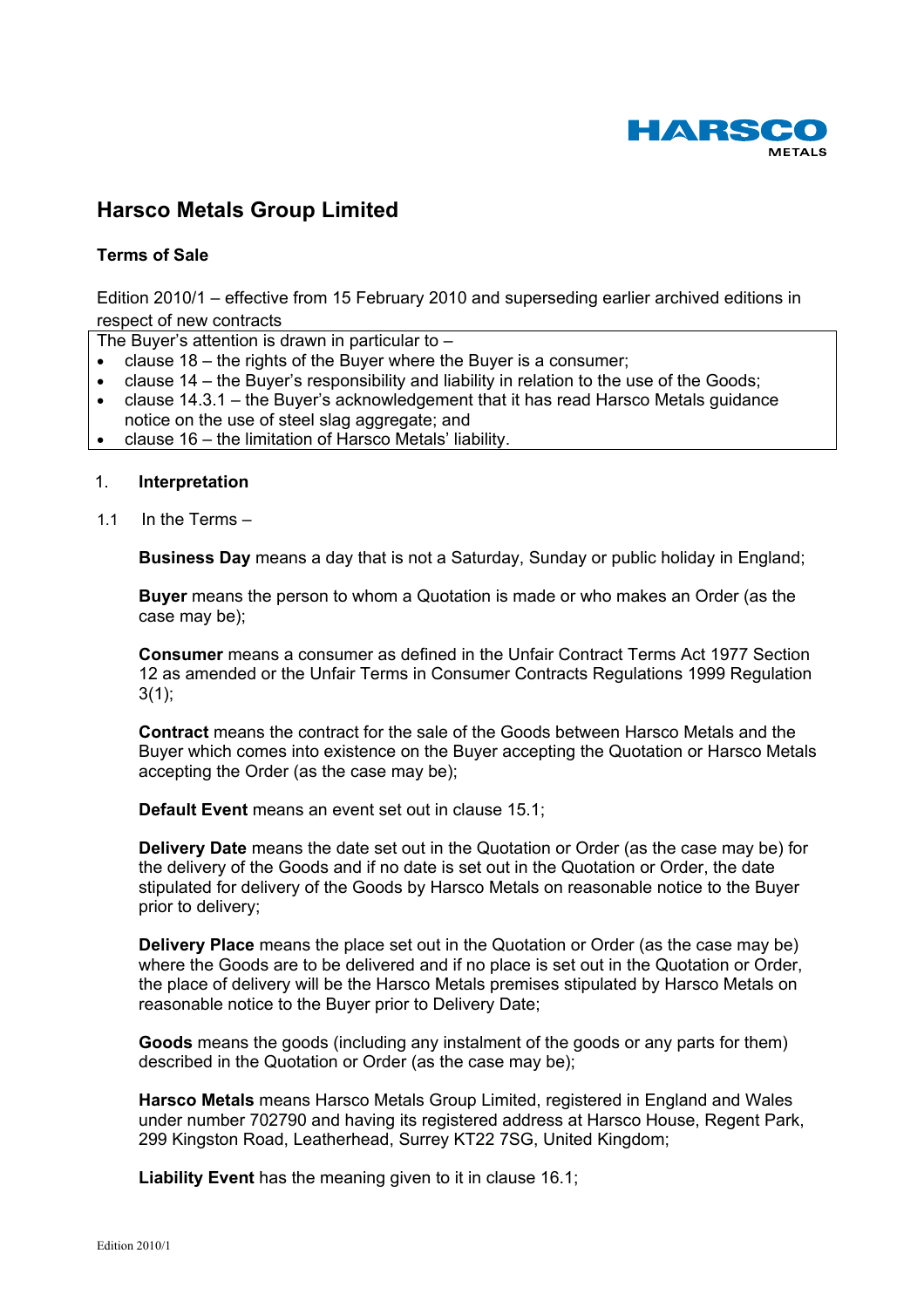**Order** means the Buyer's order (whether written or oral) to Harsco Metals for Harsco Metals to supply goods;

**Price** means the price of the Goods and (unless the context otherwise requires) includes any other amount due to Harsco Metals in relation to the Goods in terms of clause 6;

**Product Literature** has the meaning given to it in clause 14.1;

**Quotation** means Harsco Metals' written quotation to the Buyer for Harsco Metals to supply goods;

**Terms** means the standard terms of sale set out in this document and (unless the context otherwise requires) any special terms agreed in writing between Harsco Metals and the Buyer.

- 1.2 A reference in the Terms to a provision of a statute is to be construed as a reference to that provision as amended, re-enacted or extended at the relevant time.
- 1.3 Unless the context otherwise requires
	- 1.3.1 another grammatical form of a defined word or expression will have a corresponding meaning;
	- 1.3.2 the singular includes the plural and vice versa;
	- 1.3.3 a reference to one gender includes all genders;
	- 1.3.4 words denoting persons include firms and corporations and vice versa;
	- 1.3.5 any phrase introduced by the terms "including", "include", "in particular" or any similar expression is to be construed as illustrative and will not limit the sense of the words preceding the term; and
	- 1.3.6 the phrase "as set out in the Order" or similar expression is, in relation to an oral Order, to be construed as "as provided by the Buyer when making the Order".
- 1.4 Unless otherwise stated, a reference to a clause is a reference to a clause in this document.
- 1.5 The clause headings in this document are for convenience only and will not affect the construction of the Terms.

# **2. Basis of the sale**

- 2.1 The Terms will govern the Contract to the exclusion of any other terms, including any terms which the Buyer purports to apply in accepting the Quotation, making the Order, or under any confirmation of the Order, specification or other document.
- 2.2 No variation to the Terms will be binding unless agreed to in writing by Harsco Metals and the Buyer.
- 2.3 The quantity, quality and description of the Goods and any specification for them will be as set out in the Quotation (if accepted by the Buyer) or the Order (if accepted by Harsco Metals).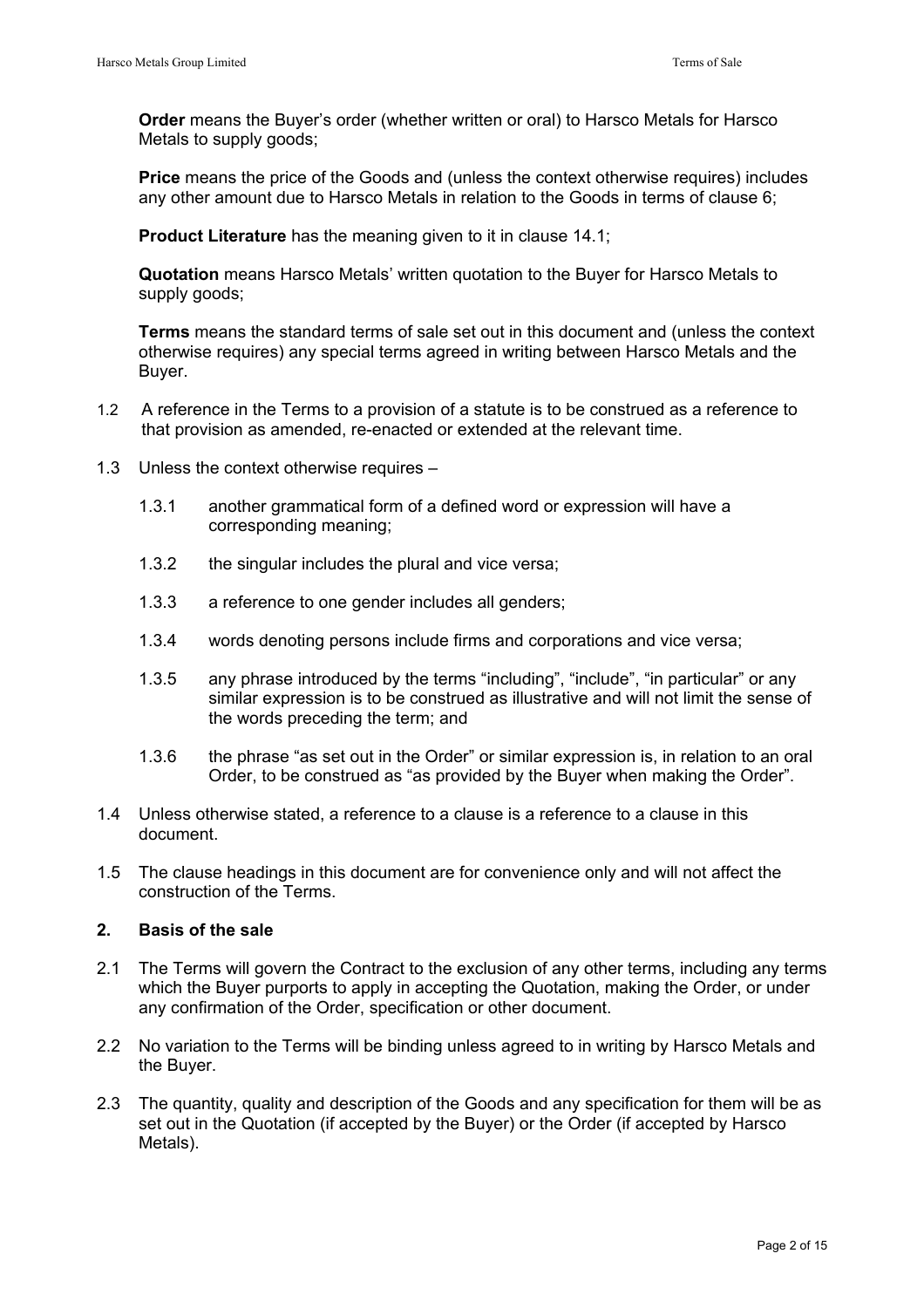- 2.4 Except for any representation set out in the Product Literature, Harsco Metals' employees or agents are not authorised to make any representations concerning the Goods. In entering into the Contract, the Buyer acknowledges that it did not rely on any representations which are not set out in the Product Literature (at the time the Contract came into existence).
- 2.5 Unless otherwise specifically agreed to in writing by Harsco Metals, all samples, drawings, illustrations, descriptions or specifications of the Goods issued or published by Harsco Metals (including any descriptions or illustrations of the Goods in any advertising material, catalogues, brochures or price lists) are for the sole purpose of giving the Buyer an approximate idea of the Goods and do not form part of the Contract.
- 2.6 The sale of the Goods will not be a sale by sample.

# **3. Quotations**

- 3.1 Unless otherwise stated in the Quotation, a Quotation
	- 3.1.1 is (subject to clause 3.1.2) open for acceptance for 28 days from the date on which it was given:
	- 3.1.2 may be withdrawn at any time before acceptance by the Buyer;
	- 3.1.3 is subject to the availability of the Goods at the time it is accepted by the Buyer; and
	- 3.1.4 will only be regarded as having been accepted by the Buyer when Harsco Metals actually receives the Buyer's acceptance.
- 3.2 The acceptance by the Buyer of any oral quotation given by Harsco Metals for Harsco Metals to supply goods will be deemed to be an offer by the Buyer to Harsco Metals for Harsco Metals to supply goods (i.e. an Order) which Harsco Metals may in its discretion accept or reject.

# **4. Orders**

- 4.1 The Buyer shall be responsible for
	- 4.1.1. ensuring the quantity, quality and description of the Goods (including any applicable specification for the Goods) is accurately set out in the Order; and
	- 4.1.2. giving to Harsco Metals any necessary information relating to the Goods within sufficient time to enable Harsco Metals to perform the Contract in accordance with its terms.
- 4.2 No Order (which has been accepted by Harsco Metals) or Quotation (which has been accepted by the Buyer) (as the case may be) may be cancelled by the Buyer except with the written agreement of Harsco Metals and on terms that the Buyer shall indemnify Harsco Metals in full against all loss (including loss of profit), costs (including the cost of all labour and materials used), damages, charges and expenses incurred by Harsco Metals as a result of the cancellation.

## **5. Specifications**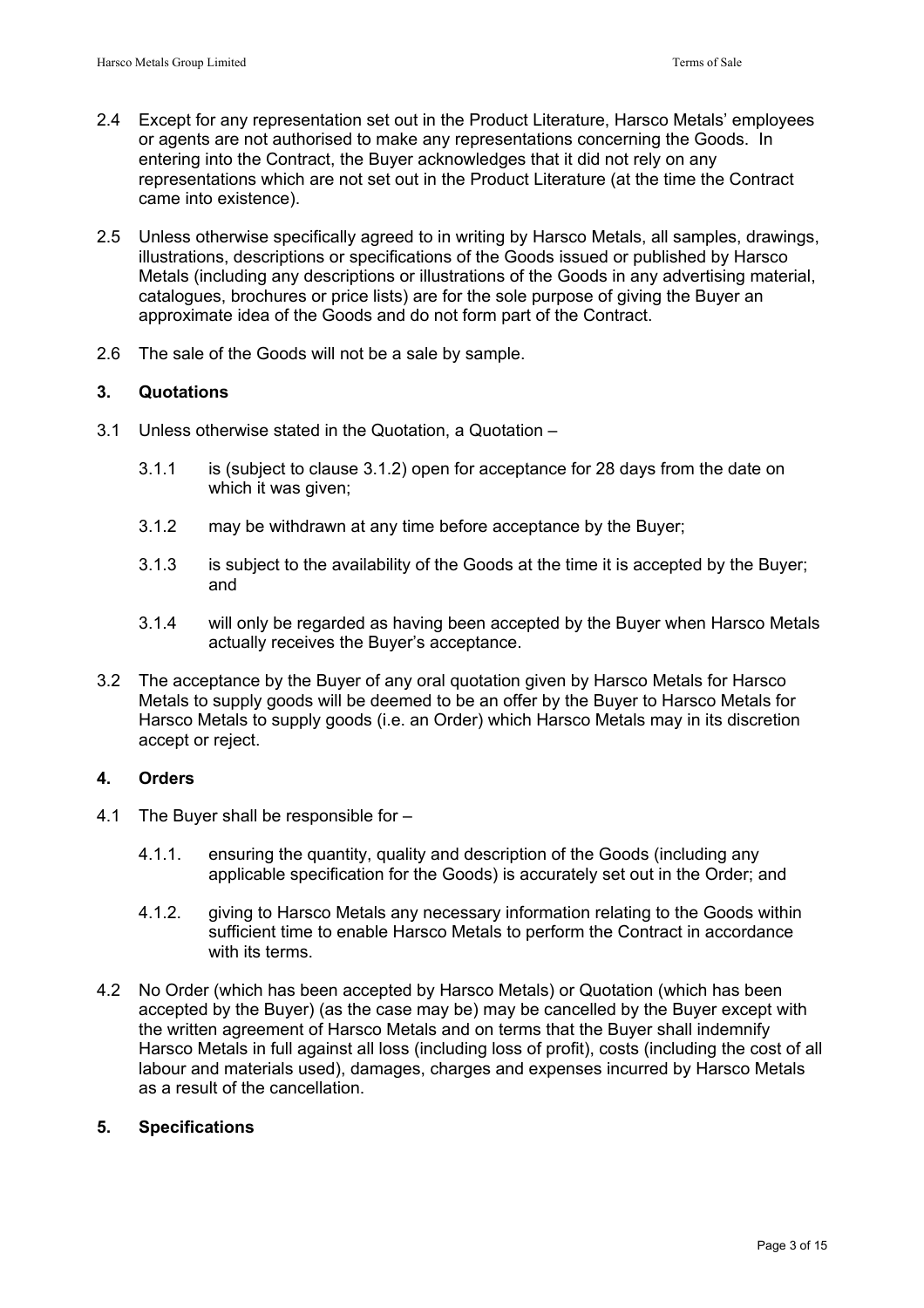- 5.1 If the Goods are to be supplied or any process is to be applied to them by Harsco Metals in accordance with a drawing, design, specification or instruction submitted by the Buyer, the Buyer shall be responsible for ensuring that –
	- 5.1.1 the drawing, design, specification or instruction is accurate and sufficient to enable Harsco Metals to perform its obligations in terms of the Contract; and
	- 5.1.2 the Goods supplied or to which the process is applied will be fit for the purpose for which the Buyer intends to use them.
- 5.2 The Buyer shall indemnify Harsco Metals against all loss, damages, costs and expenses awarded against, incurred, paid or agreed to be paid by Harsco Metals in connection with –
	- 5.2.1 any infringement of any patent, copyright, design, trade mark or other industrial or intellectual property rights of any person which arises out of Harsco Metals' use of the Buyer's drawing, design, specification or instruction; and
	- 5.2.2 any defect in the Goods which arises from the Buyer's drawing, design, specification or instruction.
- 5.3 Harsco Metals reserves the right to make any changes in the specification of the Goods which are required to conform with any applicable statutory or E.U. requirements or do not materially affect their quality or performance.

# **6. Price of the Goods**

- 6.1 The price of the Goods will be Harsco Metals' quoted price or, where no price has been quoted, the price listed in Harsco Metals' published price list current at the date of acceptance of the Order.
- 6.2 Prices quoted orally are only valid for the day on which they are quoted.
- 6.3 Harsco Metals reserves the right, by giving written notice to the Buyer at any time before delivery, to increase the Price to reflect any increase in the cost to Harsco Metals which is due to  $-$ 
	- 6.3.1 any factor beyond the control of Harsco Metals (including any foreign exchange fluctuation, currency regulation, alteration of duties, any increase in the costs of labour, materials or other costs of supply or any increase in the costs of sourcing the Goods);
	- 6.3.2 any change in delivery dates, quantities or specifications for the Goods which is requested by the Buyer; or
	- 6.3.3 any delay or expense caused by any instructions of the Buyer or failure of the Buyer to give Harsco Metals adequate information or instructions.
- 6.4 Except as otherwise stated in the Quotation or in the relevant price list of Harsco Metals (as the case may be), all prices given by Harsco Metals are on an ex works basis.
- 6.5 If Harsco Metals agrees to deliver the Goods otherwise than at Harsco Metals' premises, the Buyer shall be liable to pay Harsco Metals' charges for transport, packaging and insurance.
- 6.6 The prices are exclusive of any applicable value added tax, which the Buyer shall pay to Harsco Metals when it pays for the Goods.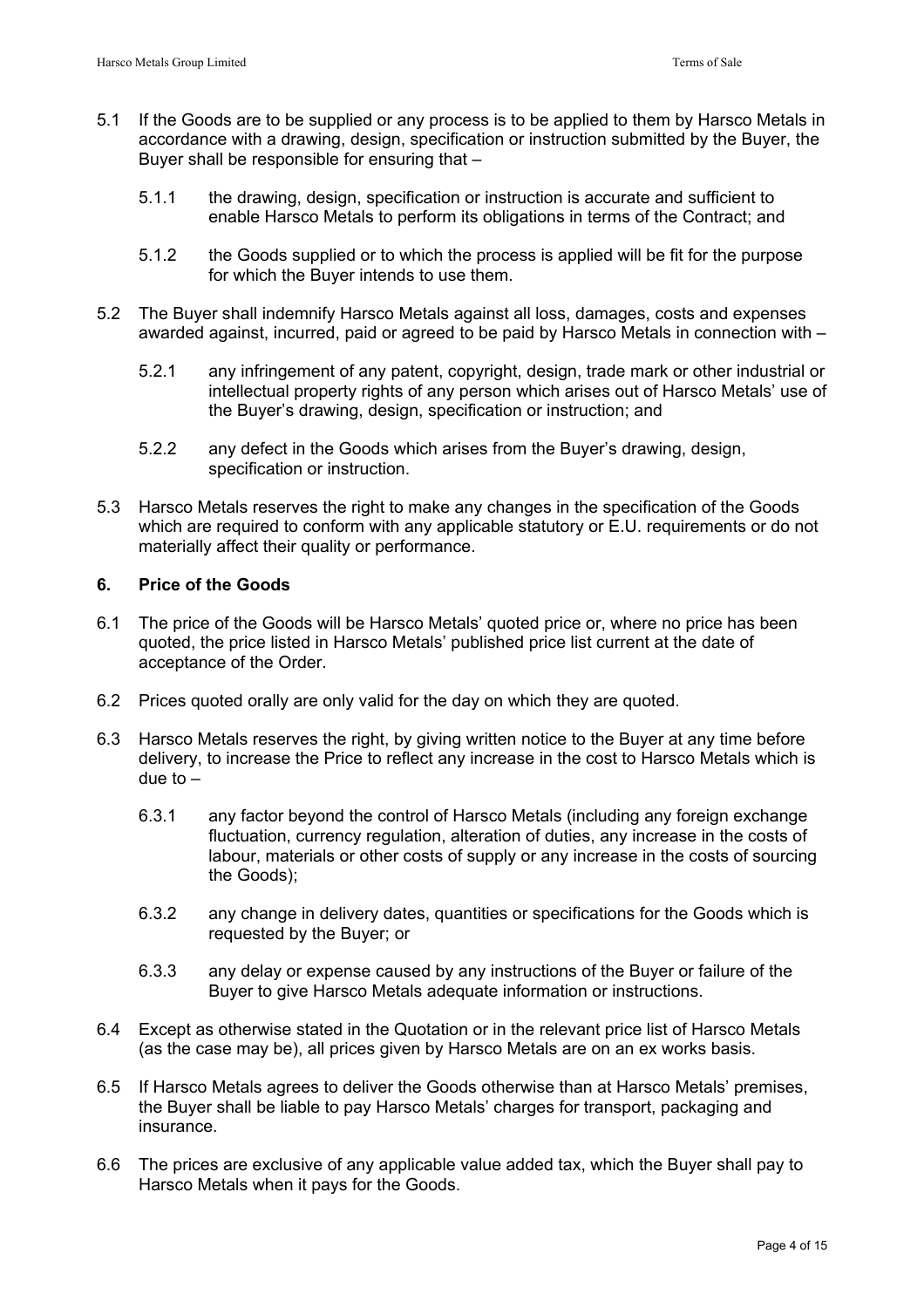6.7 The cost of pallets and returnable containers will be charged to the Buyer in addition to the price of the Goods. However, if the pallets and returnable containers are returned undamaged to Harsco Metals within 15 Business Days of the delivery of the Goods, Harsco Metals will give the Buyer a full credit against the charge.

# **7. Terms of Payment**

- 7.1 Harsco Metals may invoice the Buyer for the Price
	- 7.1.1 on or at any time after delivery of the Goods; and
	- 7.1.2 in the case of the Buyer failing to give Harsco Metals adequate delivery instructions or wrongfully failing to take delivery of the Goods, on or at any time after Harsco Metals tenders delivery of the Goods.
- 7.2 Subject to clause 8, the Buyer shall pay the Price (in cash or cleared funds) on receipt of Harsco Metals invoice in respect of the Goods.
- 7.3 Harsco Metals may recover the Price notwithstanding that delivery may not have taken place and the property in the Goods has not passed to the Buyer.
- 7.4 The time for payment of the Price is of the essence of the Contract.
- 7.5 Receipts for payment will be issued only on request.
- 7.6 The Buyer shall make all payments due under the Contract in full without any deduction whether by way of set-off (including equitable set-off), counterclaim, discount, abatement or otherwise.

## **8. Credit**

- 8.1 If Harsco Metals has in writing agreed to grant the Buyer credit in relation to any amount due to Harsco Metals under the Contract, the Buyer shall pay the Price on or before the last day of the month following the month in which Harsco Metals invoices the Buyer in respect of the Goods. If, for example, Harsco Metals invoices the Buyer in June 2010, the Price will be payable on or before 31 July 2010.
- 8.2 The Buyer accepts that Harsco Metals may in its discretion at any time and from time to time –
	- 8.2.1 review the basis for granting the Buyer credit; and
	- 8.2.2 withdraw or reduce the amount of credit granted to the Buyer.
- 8.3 If at any time the amount due by the Buyer to Harsco Metals (whether under the Contract or on any account) is in excess of the Buyer's credit limit, the Buyer shall immediately pay to Harsco Metals such amount as will bring the Buyer within its credit limit.
- 8.4 The provisions of clause 15.2.5 will mutatis mutandis (i.e. with the necessary changes) apply to any amount the Buyer is required to pay under clause 8.3 and fails to pay.
- 8.5 The Buyer authorises Harsco Metals to carry out checks on the Buyer with credit reference agencies and at any time and from time to time provide the agencies with information as to the manner in which the Buyer conducts its account with Harsco Metals. The Buyer acknowledges that the agencies concerned may share this information with other credit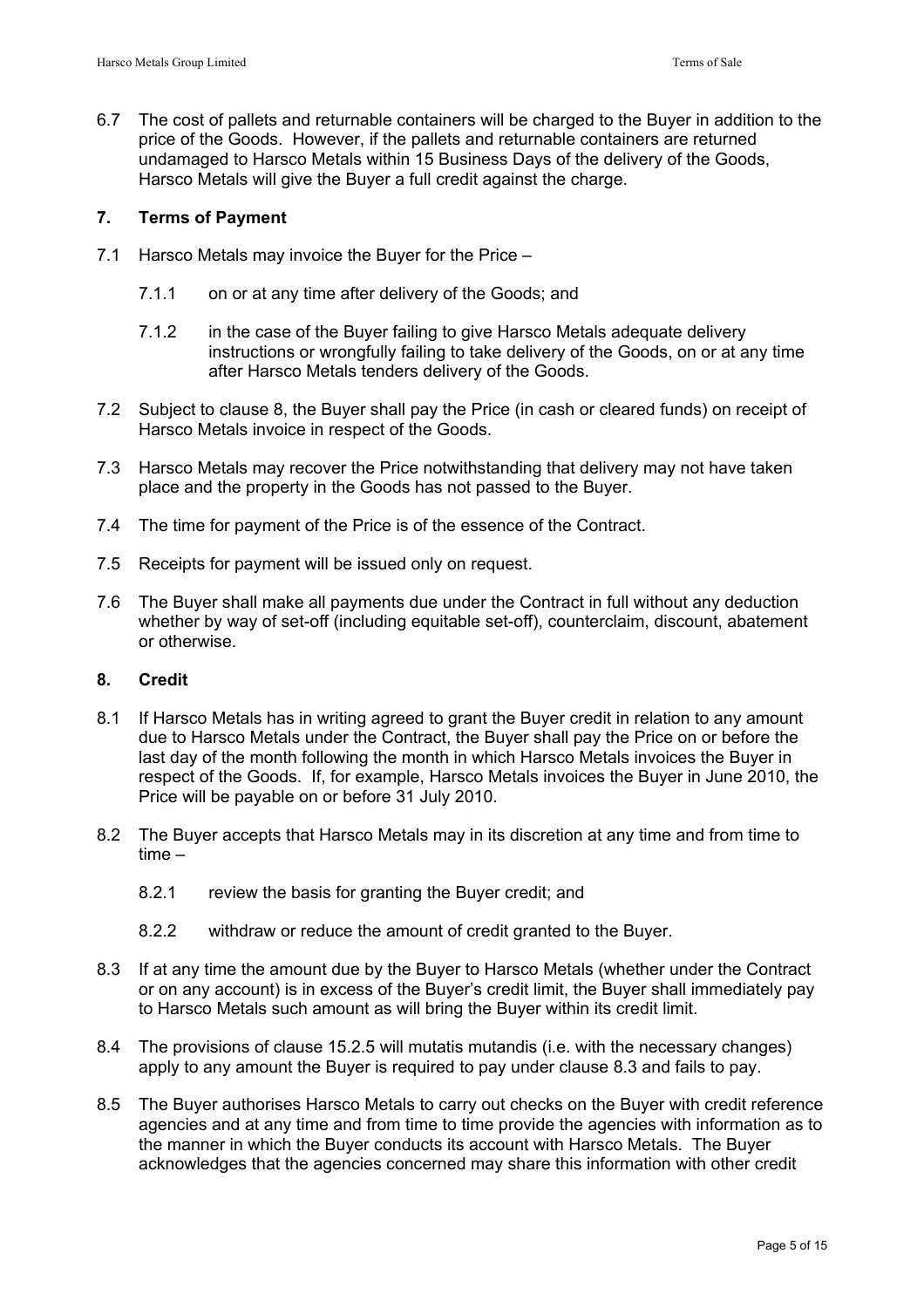reference agencies and businesses conducting credit or fraud prevention checks on the Buyer.

# **9. Discounts**

 Any discount, rebate or the like which Harsco Metals gives to the Buyer on the price of the Goods is given on the basis that -

- 9.1 the Buyer will pay all amounts due to Harsco Metals in terms of the Contract on their due date; and
- 9.2 if the Buyer fails to comply with the provisions of clause 9.1, Harsco Metals may invoice the Buyer for and immediately recover from the Buyer the difference between the price of the Goods invoiced in terms of clause 7.1 and the full price of the Goods as listed in Harsco Metals published price list current at the date the Contract comes into existence.

# **10. Delivery**

- 10.1 Delivery of the Goods will be made by making the Goods available at the Delivery Address on the Delivery Date.
- 10.2 Where the Delivery Address is other than at Harsco Metals' premises, the Goods will be delivered immediately prior to them being unloaded.
- 10.3 The Buyer shall (at its cost) provide adequate equipment and labour for
	- 10.3.1 the loading of Goods where the Delivery Address is at Harsco Metals' premises; or
	- 10.3.2 the unloading of Goods where the Delivery Address is other than at Harsco Metals' premises.
- 10.4 The Delivery Date is approximate only and Harsco Metals will not be liable for any delay in delivery of the Goods however caused (including Harsco Metals negligence). Time for delivery is not of the essence of the Contract.
- 10.5 Harsco Metals may on reasonable notice to the Buyer deliver the Goods in advance of the Delivery Date.
- 10.6 Harsco Metals may deliver the Goods in instalments. Each instalment will constitute a separate contract and the termination of any one instalment by the Buyer as a result of a breach by Harsco Metals will not entitle the Buyer to terminate any other instalment or the Contract as a whole.
- 10.7 If Harsco Metals fails to deliver the Goods (or any instalment) for any reason (other than as a result of the Buyer's fault) and Harsco Metals is accordingly liable to the Buyer, Harsco Metals liability will be limited to the lower of  $-$ 
	- 10.7.1 the excess (if any) of the purchase price (in the cheapest available market) paid by the Buyer for similar goods to replace those not delivered over the Price (of the Goods not delivered); and
	- 10.7.2 5% of the Price (of the Goods not delivered).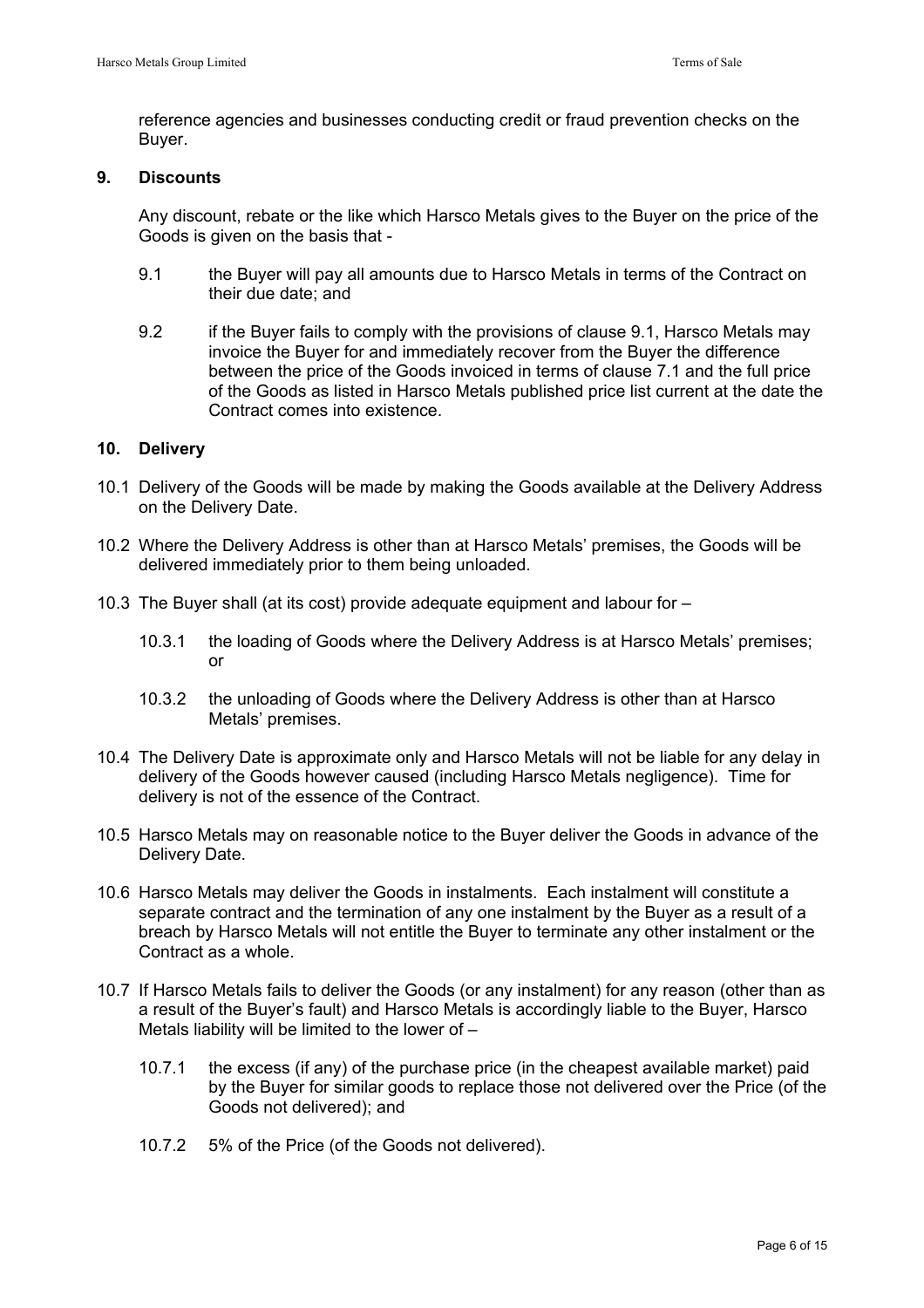- 10.8 If the Buyer fails to take delivery of the Goods or fails to give Harsco Metals adequate delivery instructions (including any documents, licences or authorisations necessary or required to deliver the Goods), Harsco Metals may –
	- 10.8.1 store the Goods until actual delivery and charge the Buyer for the reasonable costs (including insurance) of storage and re-delivery of the Goods; or
	- 10.8.2 sell the Goods at the best price readily obtainable and after deducting the following amounts, account to the Buyer for the excess –
		- 10.8.2.1 all reasonable storage and selling expenses;
		- 10.8.2.2 the Price (or part of the Price) still outstanding; and
		- 10.8.2.3 any other amounts due by the Buyer to Harsco Metals, whether in terms of the Contract or on any other account whatsoever.

## **11. Acceptance of the Goods**

- 11.1. The Buyer shall within 3 Business Days of delivery of the Goods, notify Harsco Metals in writing of –
	- 11.1.1 any Goods missing on delivery; or
	- 11.1.2 any defect in the Goods on delivery which was apparent on a reasonable inspection at the time of delivery.
- 11.2 If the Buyer fails to give Harsco Metals notice in terms of clause 11.1 of
	- 11.2.1 any missing Goods, the Goods as set out in Harsco Metals' delivery documents will be deemed to have been duly delivered to the Buyer; and
	- 11.2.2 any defective Goods, the Buyer will
		- 11.2.2.1 be deemed to have accepted the Goods and will not be entitled to reject them; and
		- 11.2.2.2 be bound to pay the Price as if the Goods had been delivered in accordance with the Contract.
	- 11.2.3 Harsco Metals' liability for any missing Goods in respect of which the Buyer has given notice in terms of clause 11.1 will be limited to replacing the Goods within a reasonable time or (at Harsco Metals discretion) issuing a credit note to the Buyer for the Price of the Goods (or a proportionate part of the Price) against any invoice raised for the Goods.

## **12. Risk and property**

- 12.1 Risk of damage to or loss of the Goods will pass to the Buyer
	- 12.1.1 on delivery of the Goods; and
	- 12.1.2 in the case of the Buyer failing to give Harsco Metals adequate delivery instructions (including any documents, licences or authorisations necessary or required to deliver the Goods) or wrongfully failing to take delivery of the Goods, at the time Harsco Metals tenders delivery of the Goods.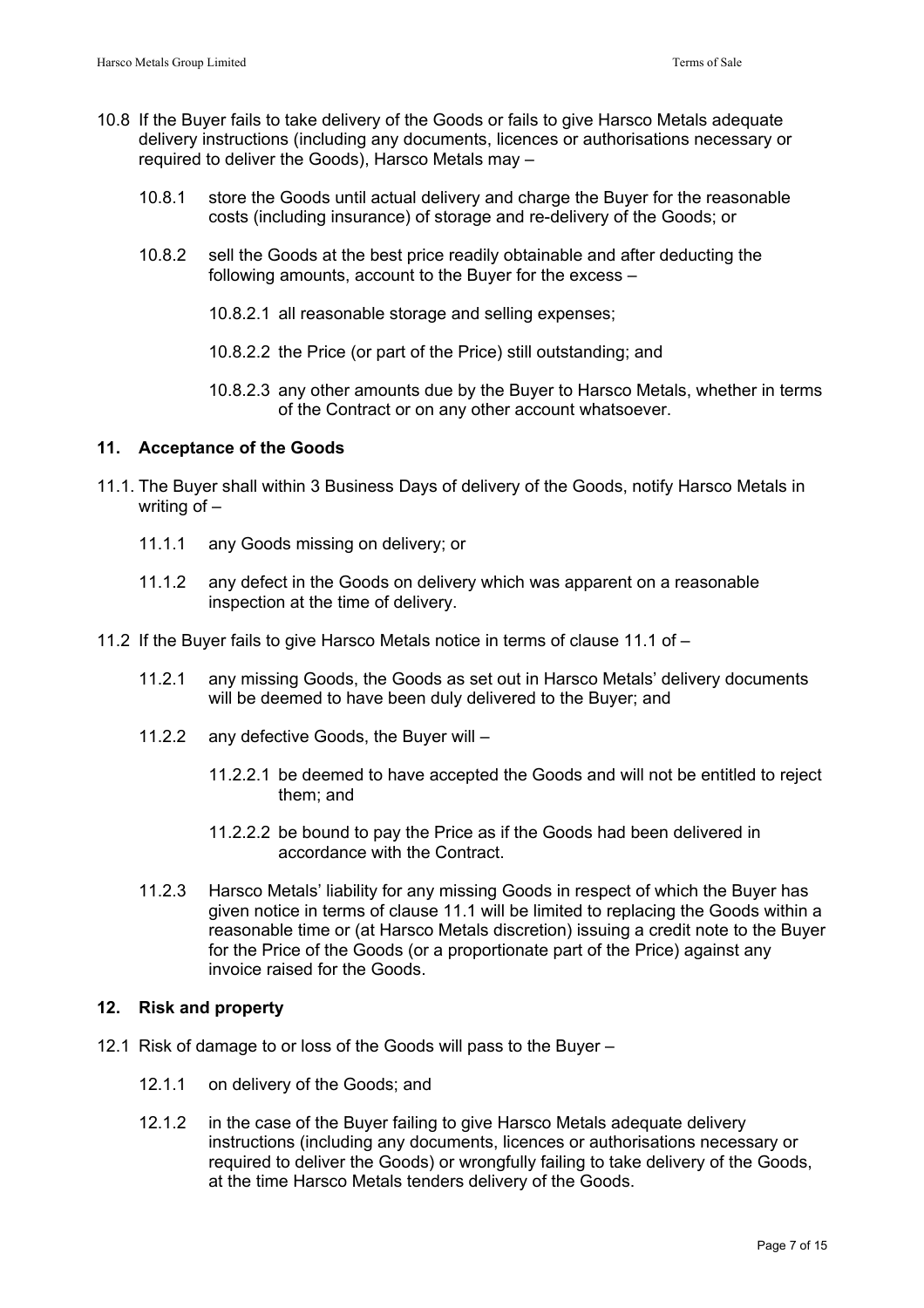- 12.2 Notwithstanding delivery and the passing of risk in the Goods, the property in the Goods will not pass to the Buyer until Harsco Metals has received in full (in cash or cleared funds) all sums due to it in respect of the Goods and all other sums which are due by the Buyer to Harsco Metals on any account.
- 12.3 Until such time as the property in the Goods passes to the Buyer, the Buyer shall
	- 12.3.1 maintain the Goods in a satisfactory condition;
	- 12.3.2 hold the Goods as Harsco Metals' bailee;
	- 12.3.3 store the Goods (at no cost to Harsco Metals) separately from all other goods of the Buyer or any other person in such a way that they remain readily identifiable as Harsco Metals' property;
	- 12.3.4 keep the Goods insured on Harsco Metals' behalf (and at no cost to Harsco Metals) for their full price against all risks to the reasonable satisfaction of Harsco Metals. The Buyer shall on request produce the policy of insurance to Harsco Metals; and
	- 12.3.5 not be entitled to pledge or in any way encumber or charge the Goods.
- 12.4 The Buyer may resell the Goods before the property in the Goods has passed to it subject to any sale being –
	- 12.4.1 in the ordinary course of the Buyer's business at full market value; and
	- 12.4.2 a sale of Harsco Metals' property on the Buyer's own behalf and the Buyer dealing as principal when making such a sale.
- 12.5 If a Default Event occurs before the property in the Goods has passed to the Buyer
	- 12.5.1 the Buyer's right to possession of and to resell the Goods will immediately terminate; and
	- 12.5.2 Harsco Metals may immediately recover the Goods.
- 12.6 The Buyer grants Harsco Metals, its agents and employees an irrevocable licence at any time to enter any premises where the Goods are or may be stored in order to inspect them, or (where the Buyer's right to possession has terminated) to recover them (with such transport and equipment as may be necessary).
- 12.7 Where Harsco Metals is unable to determine whether goods in the Buyer's possession are Goods in respect of which the property has not passed from Harsco Metals to the Buyer, Harsco Metals will be deemed to have sold to the Buyer all such goods of the kind sold by Harsco Metals to the Buyer (but only up the quantity sold by Harsco Metals to the Buyer) in the reverse order in which they were invoiced by Harsco Metals.

# **13. Warranties**

- 13.1 Harsco Metals warrants that upon delivery the Goods will
	- 13.1.1 comply with any description or specification of the Goods in the Contract; and
	- 13.1.2 be of satisfactory quality within the meaning of the Sale of Goods Act 1979.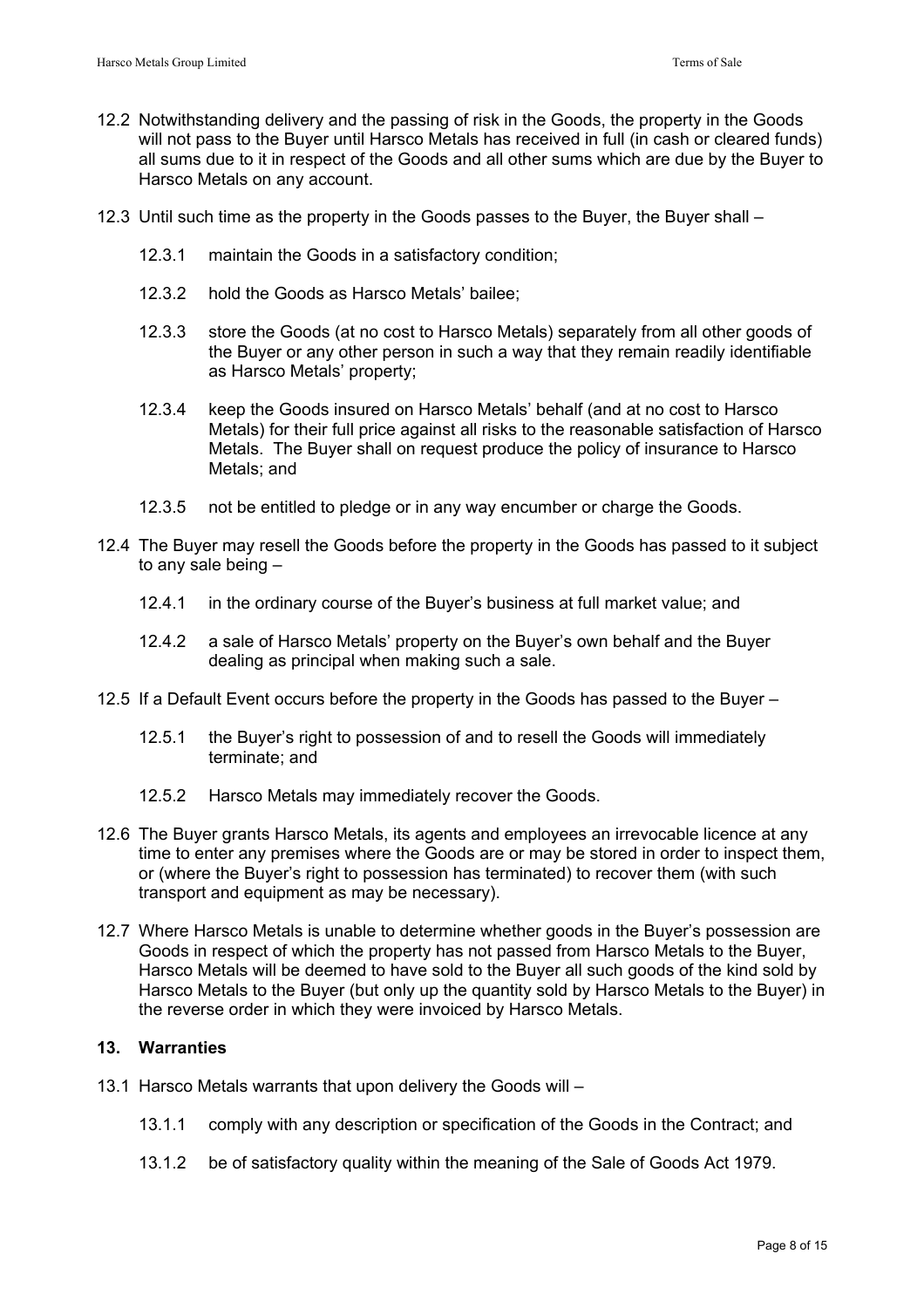- 13.2 Subject as expressly provided in the Terms, all other warranties, conditions or terms relating to fitness for purpose, quality or condition of the Goods (whether express or implied by statute or common law or otherwise) are excluded to the fullest extent permitted by law.
- 13.3 Harsco Metals will not be liable under the warranty in terms of clause 13.1 unless
	- 13.3.1 the Buyer gives Harsco Metals written notice of any defect in the Goods
		- 13.3.1.1 in accordance with the provisions of clause 11.1.2; or
		- 13.3.1.2 where the defect was not apparent on a reasonable inspection at the time of delivery, within a reasonable time after the Buyer discovers the defect or ought to have discovered the defect but in any event within 12 months of the delivery of the Goods; and
	- 13.3.2 Harsco Metals is given a reasonable opportunity (after receiving the notice referred to in clause 13.3.1) of examining the Goods (which may, at Harsco Metals' request, include examining the Goods at Harsco Metals' place of business).
- 13.4 The warranty in terms of clause 13.1 does not extend to parts, materials or equipment not manufactured by Harsco Metals. Harsco Metals' only liability in respect of such parts, materials or equipment shall be to transfer to the Buyer (subject to the provisions of clause 13.6) on the written request of the Buyer, such rights as Harsco Metals has and is entitled to transfer under any warranty or guarantee given by the manufacturer in respect of such parts, materials or equipment.
- 13.5 Harsco Metals will not be liable under the warranty in terms of clause 13.1
	- 13.5.1 if the Buyer (or any other person) makes any use of the Goods after the Buyer has given Harsco Metals notice of any defect in the Goods;
	- 13.5.2 in respect of any defect in the Goods arising from any drawing, design, specification or instruction supplied by the Buyer; or
	- 13.5.3 in respect of any defect arising from the Goods being used or maintained otherwise than in accordance with the Product Literature.
- 13.6 Harsco Metals will not be liable under the warranty in terms of clause 13.1 and the Buyer will not be entitled to the benefit of any manufacturers warranty or guarantee referred to in clause  $13.4$  if  $-$ 
	- 13.6.1 the Buyer fails or failed to pay to Harsco Metals the Price on its due date; or
	- 13.6.2 the Buyer is in breach of the provisions of clause 14.5.2 and as a result of such breach Harsco Metals is unable to determine whether or not it supplied the goods or, if Harsco Metals did supply the Goods, when they were manufactured or supplied.
- 13.7 If Harsco Metals is liable under the warranty in terms of clause 13.1 (or any other warranty, guarantee or the like given by Harsco Metals in respect of the Goods), Harsco Metals' liability will be limited to repairing or replacing the Goods (or the defective part) or (at Harsco Metals' discretion) refunding to the Buyer the Price (or a proportionate part of the Price).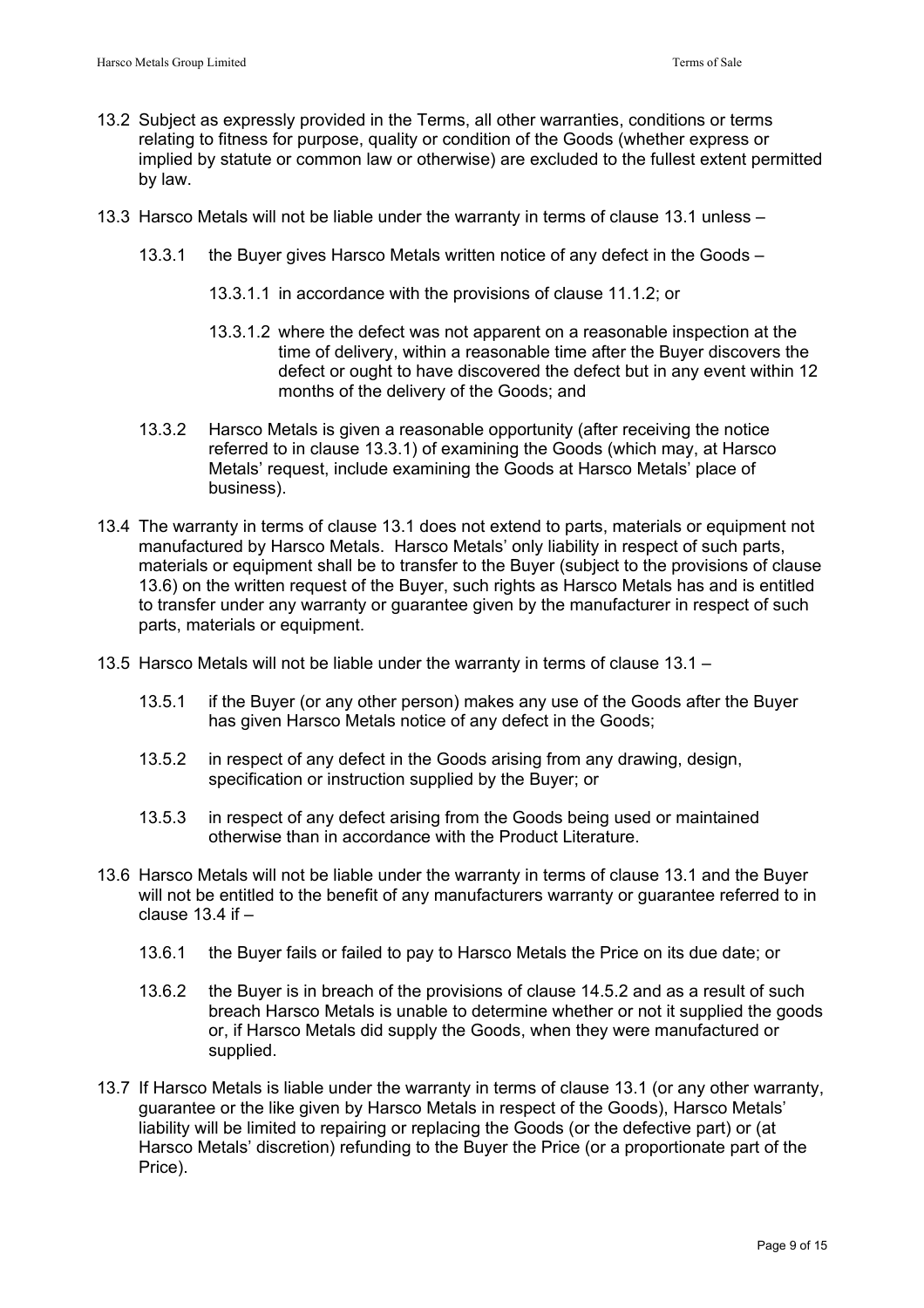13.8 Any Goods replaced will belong to Harsco Metals and any repaired or replacement Goods will be warranted mutatis mutandis (i.e. with the necessary changes) on the terms set out in this clause 13 save that the 12 month period referred to in clause 13.3.1.2 will be calculated from the date of delivery of the original Goods.

## **14. Product Literature and responsibility for the use of the Goods**

- 14.1 "Product Literature" means, in relation to the Goods concerned
	- 14.1.1. any representation, advice, instruction or recommendation given in writing by a director of Harsco Metals, an employee of Harsco Metals holding the position of Director (notwithstanding that such person may not be on the board of directors of Harsco Metals), an employee of Harsco Metals holding the position of Business Manager or an employee of Harsco Metals holding the position of manager within its Laboratory to the Buyer which is specific to the Goods (but only to the extent that it is not contrary to that contained in any subsequently issued or published guide or notice referred to in clauses 14.1.3 or 14.1.4);
	- 14.1.2. any safety notices on the Goods or their packaging (but only to the extent that it is not contrary to that contained in any subsequently issued or published guide or notice referred to in clauses 14.1.3 or 14.1.4);
	- 14.1.3. the most recent and generally available user guide (or part of a user guide) and safety guide (or part of a safety guide) from time to time issued or published by Harsco Metals which is specific to the Goods (but only to the extent that it is not contrary to any advice, instruction or recommendation in any subsequently issued or published notice referred to in clause 14.1.4); and
	- 14.1.4. any notice which Harsco Metals from time to time issues or publishes and which can be accessed from the internet site http://www.harscometals.com/tc.html
- 14.2 Harsco Metals shall on the written request of the Buyer and the Buyer indicating the specific goods concerned, forward to the Buyer copies of the most recent guides or notices referred to in clauses 14.1.3 or 14.1.4 in relation to such goods.
- 14.3 Where the Goods are steel slag aggregate, the Buyer acknowledges that
	- 14.3.1 it has read Harsco Metals' guidance notice on the use of steel slag aggregate in effect on the date the Contract comes into existence which can be accessed from the internet site http://www.harscometals.com/tc.html
	- 14.3.2 such notice is a notice referred to in clause 14.1.4 and is therefore included in the definition of Product Literature in relation to steel slag aggregate.
- 14.4 The Buyer accepts that any notice referred to in clause 14.1.4 concerning the Goods, including any defect in the design or quality of the Goods which could affect the manner in which the Goods should be used or safely used, will be adequate and sufficient notice to the Buyer.
- 14.5 The Buyer shall ensure that
	- 14.5.1 any person using the Goods is made aware of and complies with the Product Literature (if any) and good trade practice; and
	- 14.5.2 any numbers or distinguishing marks on the Goods are not removed, altered, defaced or otherwise tampered with.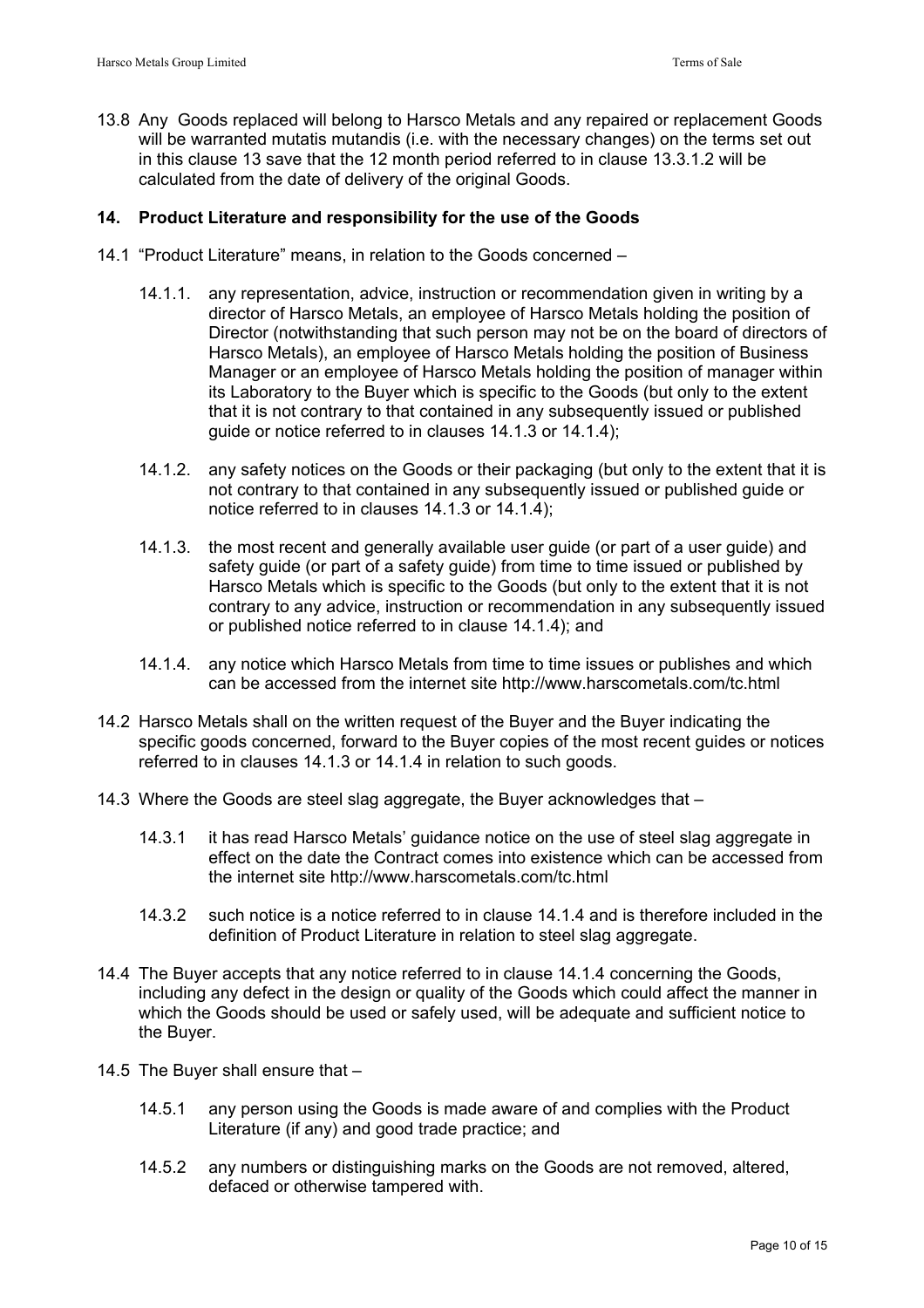- 14.6 Subject to clause 16.5 the Buyer shall indemnify Harsco Metals against all loss, damages, costs and expenses awarded against, incurred, paid or agreed to be paid by Harsco Metals in connection with any claim which arises out of –
	- 14.6.1 the use of the Goods after the Buyer is aware or ought to be aware of any defect in the Goods;
	- 14.6.2 any defect in the Goods arising from fair wear and tear, wilful damage, the negligence of any person (other than Harsco Metals), misuse, abnormal working conditions, or alteration or repair of the Goods without Harsco Metals' prior written approval;
	- 14.6.3 any use of the Goods (including the installation, disassembly, application, maintenance or removal of the Goods) other than in accordance with the Product Literature (if any) and good trade practice; or
	- 14.6.4 the disposal of the Goods.

# **15. Default of the Buyer**

- 15.1 A "Default Event" will occur if any one or more of the following events occur
	- 15.1.1 the Buyer fails to pay any amount due to Harsco Metals in terms of the Contract on its due date or breaches any other provision of the Contract;
	- 15.1.2 the Buyer fails to pay any amount due to Harsco Metals in terms of any other contract between Harsco Metals and the Buyer on its due date or breaches any other provision of any other contract between Harsco Metals and the Buyer;
	- 15.1.3 the Buyer makes or threatens to make any voluntary arrangement with its creditors or becomes subject to any administration order or (being a company) goes into liquidation or (being an individual or firm) becomes bankrupt:
	- 15.1.4 an encumbrancer takes possession, or a receiver, administrative receiver or administrator or any similar official is appointed in respect of the whole or any part of the assets of the Buyer.
	- 15.1.5 any distress or execution is levied on the Buyer's property or assets;
	- 15.1.6 the Buyer ceases, or threatens to cease, to carry on business;
	- 15.1.7 anything analogues to any of the events specified in clauses 15.1.3 to 15.1.5 occurs under the laws of any applicable jurisdiction;
	- 15.1.8 Harsco Metals reasonably apprehends that any of the events set out in 15.1.1 to 15.1.7 is about to occur in relation to the Buyer; or
	- 15.1.9 any event set out in clauses 15.1.2 to 15.1.8 occurs in relation to any holding company of the Buyer or any subsidiary of any such holding company.
- 15.2 If a Default Event occurs, Harsco Metals may, without incurring any liability to the Buyer, take any one or more of the following actions –
	- 15.2.1 suspend any further deliveries to the Buyer under the Contract (and any other contracts between Harsco Metals and the Buyer);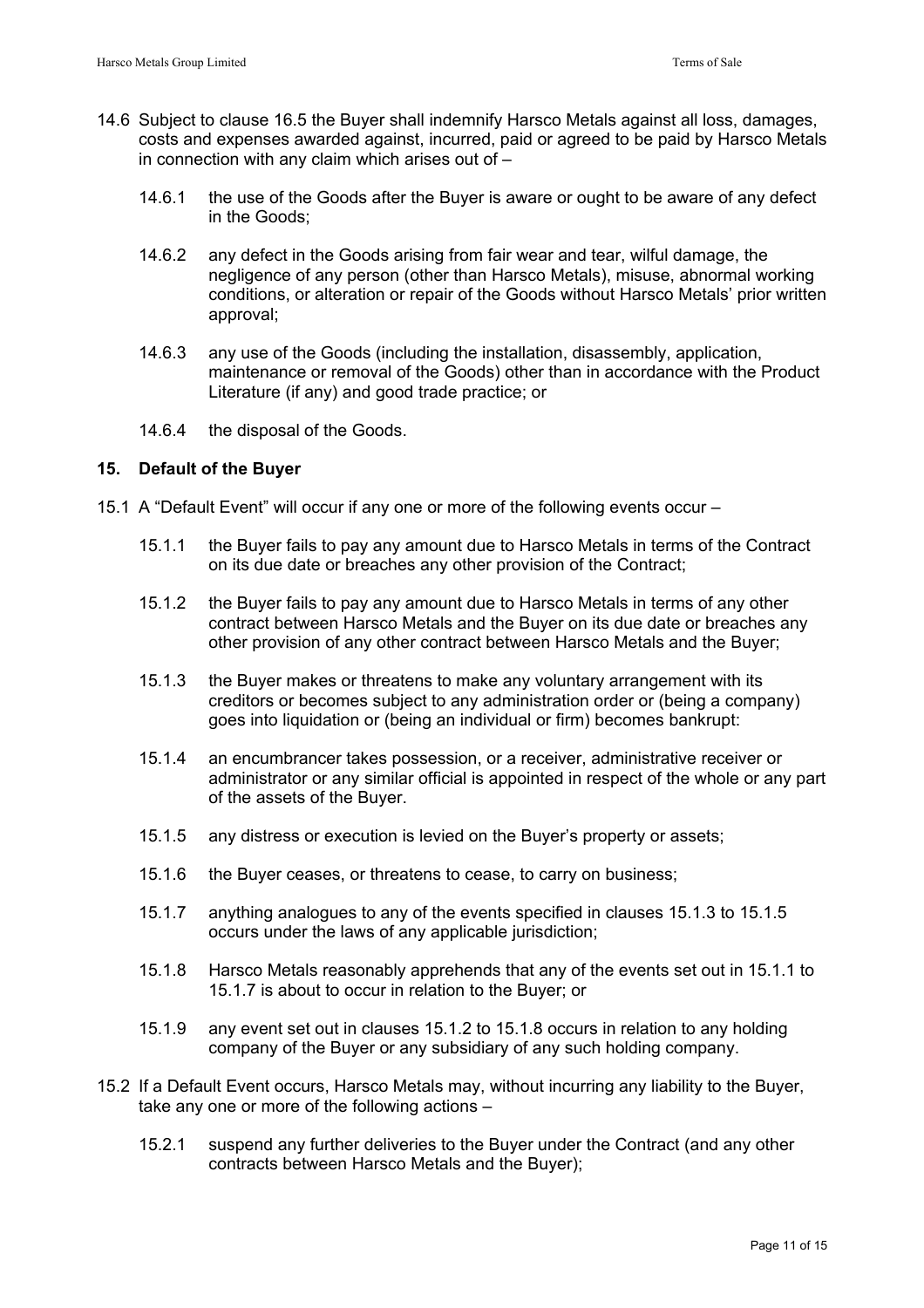- 15.2.2 terminate the Contract;
- 15.2.3 declare all amounts due by the Buyer to Harsco Metals in terms of the Contract (and any other contracts between Harsco Metals and the Buyer) to be immediately due and payable;
- 15.2.4 appropriate any payment made by the Buyer to such of the Goods (or the goods supplied under any other contract between Harsco Metals and the Buyer) as Harsco Metals may think it (notwithstanding any purported appropriation by the Buyer); and
- 15.2.5 charge the Buyer interest on any amount unpaid (both before and after any judgment) –
	- 15.2.5.1 calculated on a daily basis (and compounded monthly in arrear on the last day of each month) from its due date until it is paid in full at 4% per annum above the base rate from time to time of National Westminster Bank plc; or
	- 15.2.5.2 (at Harsco Metals' discretion) under the Late Payment of Commercial Debts (Interest) Act 1998.
- 15.3 The termination of the Contract will not affect and will be without prejudice to
	- 15.3.1 any rights which have accrued or any rights arising out of any breach giving rise to the termination; and
	- 15.3.2 any provision which is expressly or by implication to operate after the termination of the Contract.
- 15.4 The provisions of clauses 5.2, 8, 9, 12.2 to 12.7, 14.6, 15.5 and 16 will survive the termination of the Contract.
- 15.5 The Buyer shall indemnify Harsco Metals against all costs and expenses incurred by Harsco Metals in enforcing any of its rights in terms of the Contract as against the Buyer and (where the Buyer's right to possession of the Goods has terminated in terms of clause 12.5) recovering the Goods.

## **16. Limitation of liability**

- 16.1 A "Liability Event" means
	- 16.1.1 any breach by Harsco Metals of any of its obligations in terms of or arising out of the Contract;
	- 16.1.2 any liability Harsco Metals may have arising out of or in connection with the use or resale of the Goods by the Buyer (or any product incorporating the Goods); and
	- 16.1.3 any act or omission (including any tortious or negligent act or omission or any breach of statutory duty) by Harsco Metals or any of its employees, agents or sub-contractors arising out of or in connection with the Contract and as a result of which the Buyer suffers loss or damage.
- 16.2 Subject to the provisions of clauses 16.4 and 16.5 –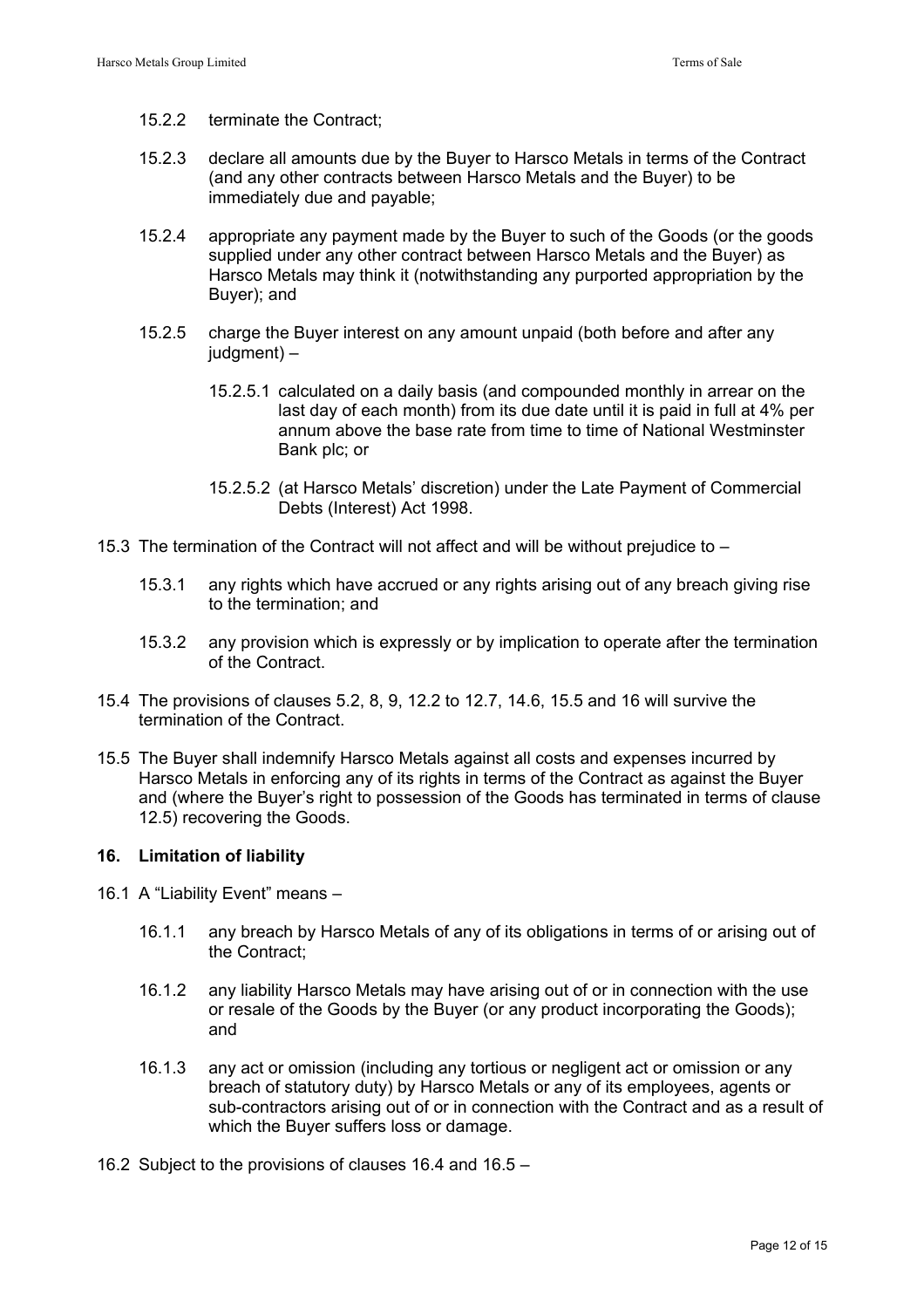- 16.2.1 Harsco Metals liability to the Buyer in respect a Liability Event will be limited to an amount equal to the price of the Goods which are the subject matter of or give rise to the claim; and
- 16.2.2 Harsco Metals shall not be liable to the Buyer in respect of a Liability Event
	- 16.2.2.1 for indirect or consequential (whether direct or indirect) loss or damage (including loss or damage suffered by Buyer as a result of an action brought by a third party, pure economic loss, wasted time or expenditure or loss of profit, revenue, production, business or goodwill); and
	- 16.2.2.2 not previously satisfied or settled unless legal proceedings in respect of the Liability Event are commenced by being both issued and served within 18 months of the delivery of the Goods.
- 16.3 If a number of Liability Events give rise to substantially the same loss, they will be regarded as having arisen from a single Liability Event and will accordingly only give rise to one claim under the Contract.
- 16.4 The provisions of clause 16.2.1 are without prejudice to the provisions of clauses 10.7, 11.3 and 13.7.
- 16.5 Nothing in the Terms excludes or limits the liability of Harsco Metals for
	- 16.5.1 death or personal injury caused by Harsco Metals' negligence;
	- 16.5.2 any matter which it would be illegal for Harsco Metals to exclude or limit or attempt to exclude or limit its liability; and
	- 16.5.3 fraud or fraudulent misrepresentation.

## **17. Force Majeure**

Harsco Metals will not be liable to the Buyer or be deemed to be in breach of the Contract by reason of any delay in performing, or any failure to perform, any of its obligations in terms of the Contract, if the delay or failure was due to any cause beyond its reasonable control including any act of God, fire, flood, accident, strike, lock-out, or other industrial dispute or action (of its own or other employees), power failure, mechanical failure, delay in transportation, inability to obtain raw materials or supplies of the Goods, act of government or state, requirement of any governmental or local authority, war, civil commotion, insurrection or embargo.

# **18. Consumers**

- 18.1 Where the Goods are sold under a consumer transaction (as defined by the Consumer Transactions (Restrictions on Statements) Order 1976) or otherwise to a Consumer, the statutory rights of the Buyer are not affected by the Terms.
- 18.2 Furthermore, in relation to any Contract where the Buyer is a Consumer, the Terms will be varied to the extent necessary (but no more) for them to comply with any applicable consumer legislation and regulations.

# **19. Authorised Harsco Metals persons**

 Where the Terms provide for certain matters to be agreed in writing between Harsco Metals and the Buyer or Harsco Metals providing its written consent or approval, the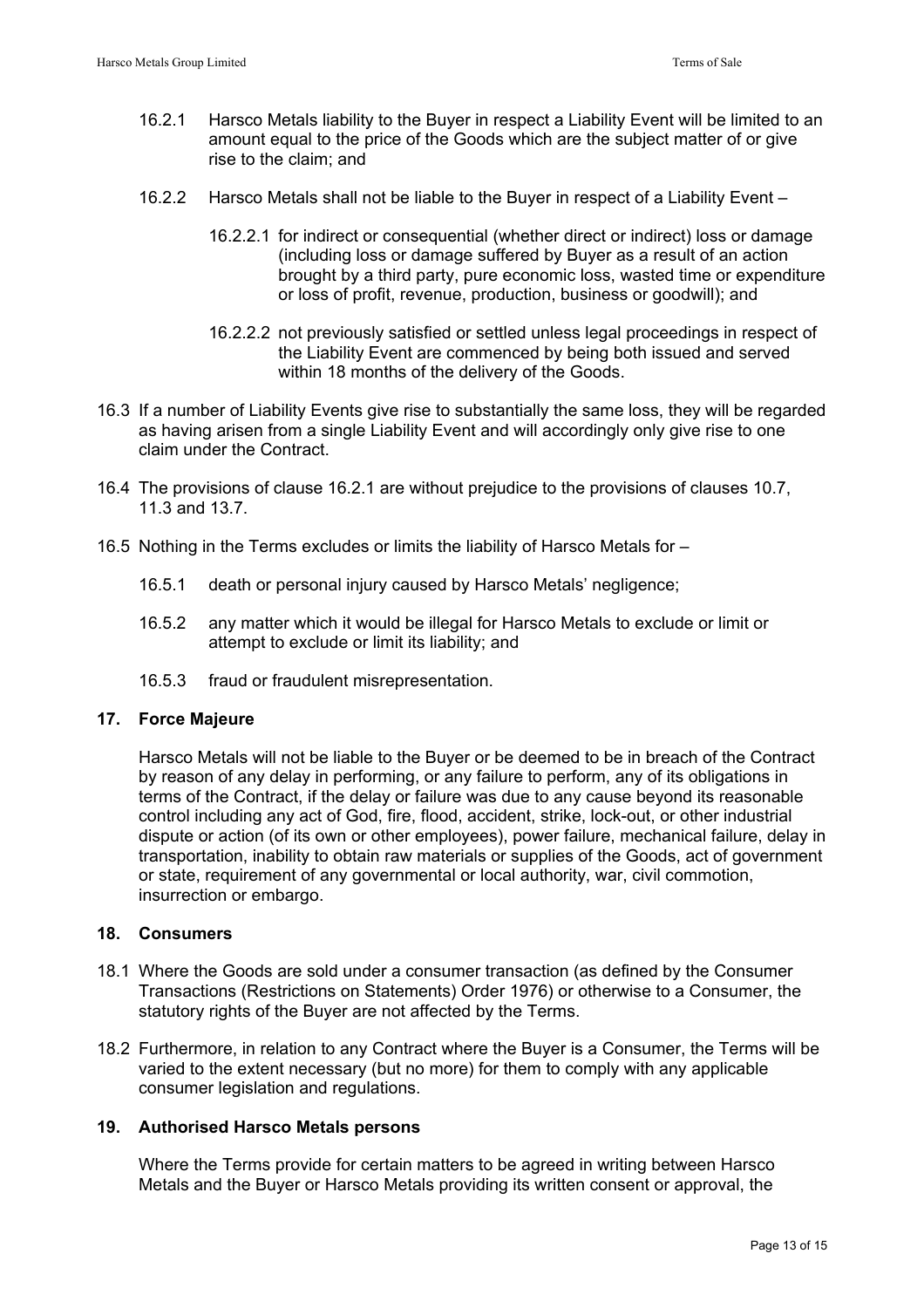agreement, consent or approval will be of no effect unless it is signed on Harsco Metals' behalf by a director of Harsco Metals, an employee of Harsco Metals holding the position of Director (notwithstanding that such person may not be on the board of directors of Harsco Metals) or an employee of Harsco Metals holding the position of Business Manager.

## **20. Notices**

- 20.1 Any notice required to be given by the Buyer to Harsco Metals must be sent
	- 20.1.1 in the case of the Contract coming into existence on the acceptance by the Buyer of the Quotation and subject to clause 20.1.3, to Harsco Metals' business address as set out in the Quotation; or
	- 20.1.2 in the case of the Contract coming into existence on the acceptance by the Harsco Metals of the Order and subject to clause 20.1.3, to SteelPhalt, Sheffield Road, the Ickles, Rotherham, South Yorkshire, S60 1DR; or
	- 20.1.3 to such changed address as Harsco Metals may notify to the Buyer in writing from time to time.
- 20.2 Any notice required to be given by Harsco Metals to the Buyer must be sent
	- 20.2.1 in the case of the Contract coming into existence on the acceptance by the Buyer of the Quotation and subject to clause 20.2.3, to the address of the Buyer as set out in the Quotation.
	- 20.2.2 in the case of the Contract coming into existence on the acceptance by the Harsco Metals of the Order and subject to clause 20.2.3, to the Buyer's business address as set out in the Order; and
	- 20.2.3 to such changed address as the Buyer may notify to Harsco Metals in writing from time to time.
- 20.3 A notice to the Buyer at its address referred to in clause 20.2 will be deemed to have been received by the Buyer –
	- 20.3.1 if delivered by hand, at the time of delivery;
	- 20.3.2 if sent by pre-paid first class post, 2 Business Days after posting (exclusive of the day of posting);
	- 20.3.3 if sent by facsimile, on Harsco Metals receiving a successful transmission report.
- 20.4 A notice actually received by the Buyer will be regarded as effective, notwithstanding that it was not delivered or sent to the Buyer at its address referred to in clause 20.2.

## **21. Assignment and sub-contracting**

- 21.1 The Buyer may not transfer any of its rights under the Contract to any other person without the prior written consent of Harsco Metals.
- 21.2 Harsco Metals may on notice to the Buyer transfer any or all of its rights or obligations under the Contract to any other person.
- 21.3 Harsco Metals may sub-contract any of its obligations under the Contract.